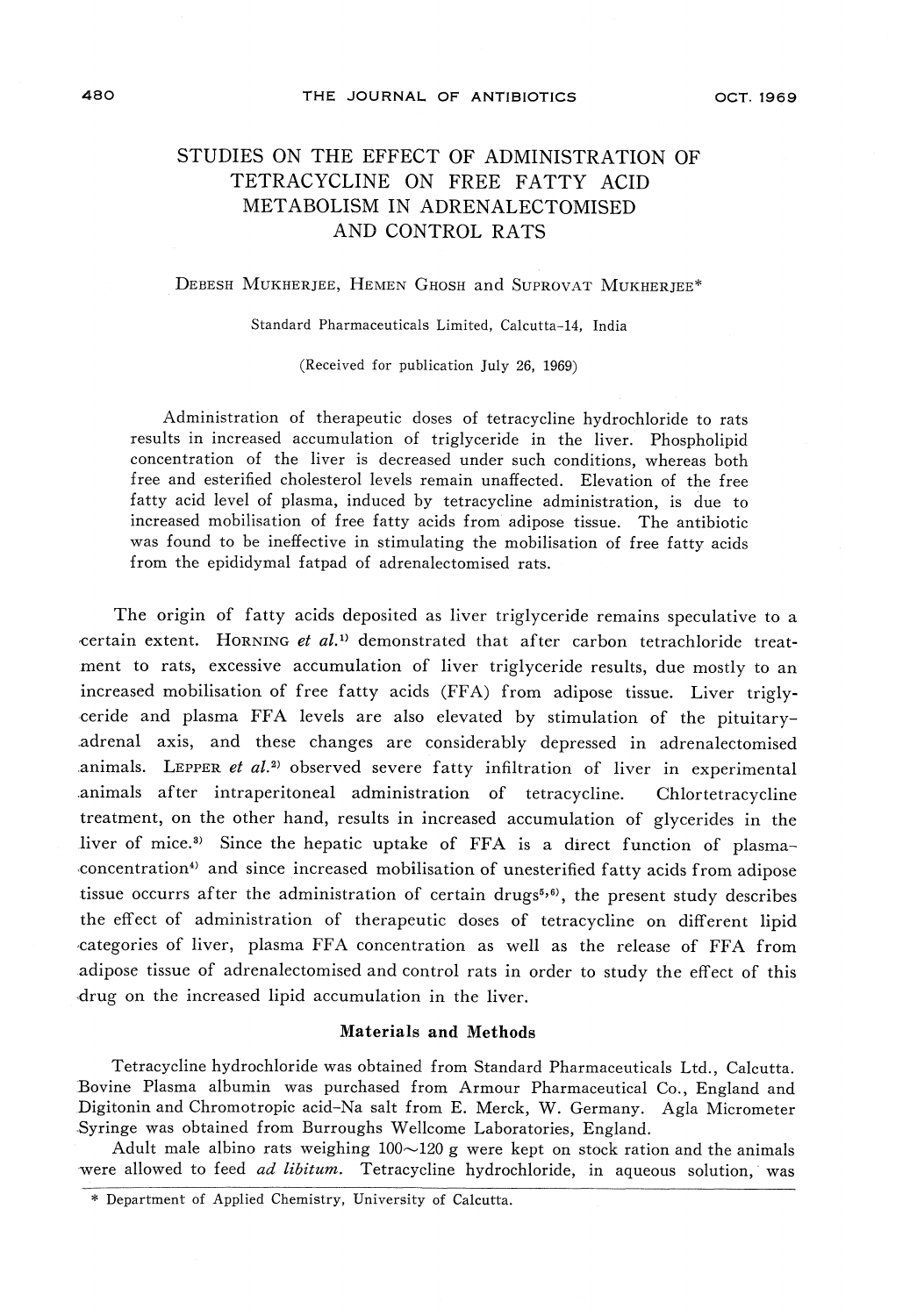administered intramuscularly daily, and the maximum and minimum dose-levels of thera-<br>peutic recommendation of the drug were used during the course of investigation. Blood was drawn directly from heart; the liver and the epidymal fat pad were saved and stored in ice-cold condition. Total lipid of the liver of experimental rats was extracted by the method followed by  $G$ ERSHBEIN<sup>7</sup>. The estimation of free and esterified cholesterol was carried out by a modified procedure<sup>8</sup> of  $S$ CHOENHEIMER and  $S$ PERRY. Direct estimation of nation on by a modified procedure of Schoenheimer and Speaker. Brice estimation of

chromotropic acid reagent, while phospholipid was determined according to CHEN et al.<sup>10</sup><br>In vitro incubation of epididymal fat pad of control and drug-treated rats was carried out in KREBES-bicarbonate buffer in the presence of Bovine plasma albumin according to CORDON and CHERKES.<sup>11)</sup> The release of FFA from adipose tissue and plasma FFA was measured following the procedure of Dole12. A reachasterized may performed under our The rats were sacrificed three hours after a single dose administration of 3.5 mg of tetracycline hydrochloride per 100 g of body weight of the animal.

## Results and Discussion

 $T_{\text{c}}$ elevation of liver triglyceride levels at either dose levels of therapeutic recommen- $\frac{1}{2}$  , the effect being more pronounced at the 3.5mg per 100g level of  $\frac{1}{2}$ drug administration to rats. Almost five fold increase in neutral lipid content in liver following a daily administration of 3.5 mg dose level of tetracycline hydro-<br>chloride for a period of 4 weeks seems to be mainly responsible for severe fatty infiltration, observed after tetracycline treatment of the animals. The results clearly indicate that the degree of triglyceride deposition in the liver of rats, depends upon the dose of the antibiotic administered. When the drug was applied at low thera $t_{\text{total}}$  does of the antibiotic administered. When the antigonal applied at low therapeutic level, the increment of neutral lipid deposition was about thrice as much as

|              | Number        | Duration  | Dose of<br>daily<br>tetracycline<br>(mg/100 g) | Liver lipids<br>$(mg/g \text{ of tissue})$ |                |                |                    |  |  |
|--------------|---------------|-----------|------------------------------------------------|--------------------------------------------|----------------|----------------|--------------------|--|--|
|              | of<br>of rats |           |                                                |                                            | Cholesterol    | Trigly-        | Phos-<br>pholipids |  |  |
|              |               | treatment |                                                | Ester                                      | Free           | ceride         |                    |  |  |
| Control      | (12)          |           |                                                | 2.40 $\pm$ 0.6                             | $1.96 \pm 0.2$ | $8.9 + 0.36$   | 14<br>$+0.8$       |  |  |
| Tetracycline | (7)           | 4 weeks   | 1.5                                            | $2.64 \pm 0.3$                             | $2.0 + 0.12$   | $23.9 + 0.15$  | 12.4 $\pm$ 0.98    |  |  |
| Tetracycline | (6)           | 4 weeks   | 3.5                                            | $2.52 \pm 0.5$                             | $1.5 \pm 0.11$ | 41.1 $\pm 2.6$ | 11.7 $\pm$ 0.70    |  |  |
| Tetracycline | (6)           | 7 days    | 3.5                                            | 2.6 $\pm$ 0.2                              | $1.8 \pm 0.22$ | $14.2 \pm 0.4$ | $12.1 + 0.14$      |  |  |

|  |  |  |  | Table 1. Lipid distribution of liver tissue of control and tetracycline treated rats. |  |
|--|--|--|--|---------------------------------------------------------------------------------------|--|
|  |  |  |  |                                                                                       |  |

Table 2. Effect of tetracycline on plasma free fatty acid level and rate of release of free fatty acid from adipose tissue.

|              | Number<br>of rats | Duration of<br>treatment | Daily dose<br>of tetracycline<br>(mg/100 g) | Plasma FFA<br>$(\mu E/ml)$ | Net release of FFA<br>from adipose tissue<br>$(\mu m/g/hr)$ |
|--------------|-------------------|--------------------------|---------------------------------------------|----------------------------|-------------------------------------------------------------|
| Control      | ∶ 9               |                          |                                             | $0.463 + 0.042$            | 2.29 $\pm$ 0.17                                             |
| Tetracycline | (7)               | 4 weeks                  | 1.5                                         | $0.572 + 0.053$            | $3.247 + 0.14$                                              |
| Tetracycline | (6)               | 4 weeks                  | 3.5                                         | $1.315 + 0.16$             | $5.2 + 0.47$                                                |
| Tetracycline | (6)               | 7 days                   | 3.5                                         | $0.87 + 0.11$              | $4.73 + 0.5$                                                |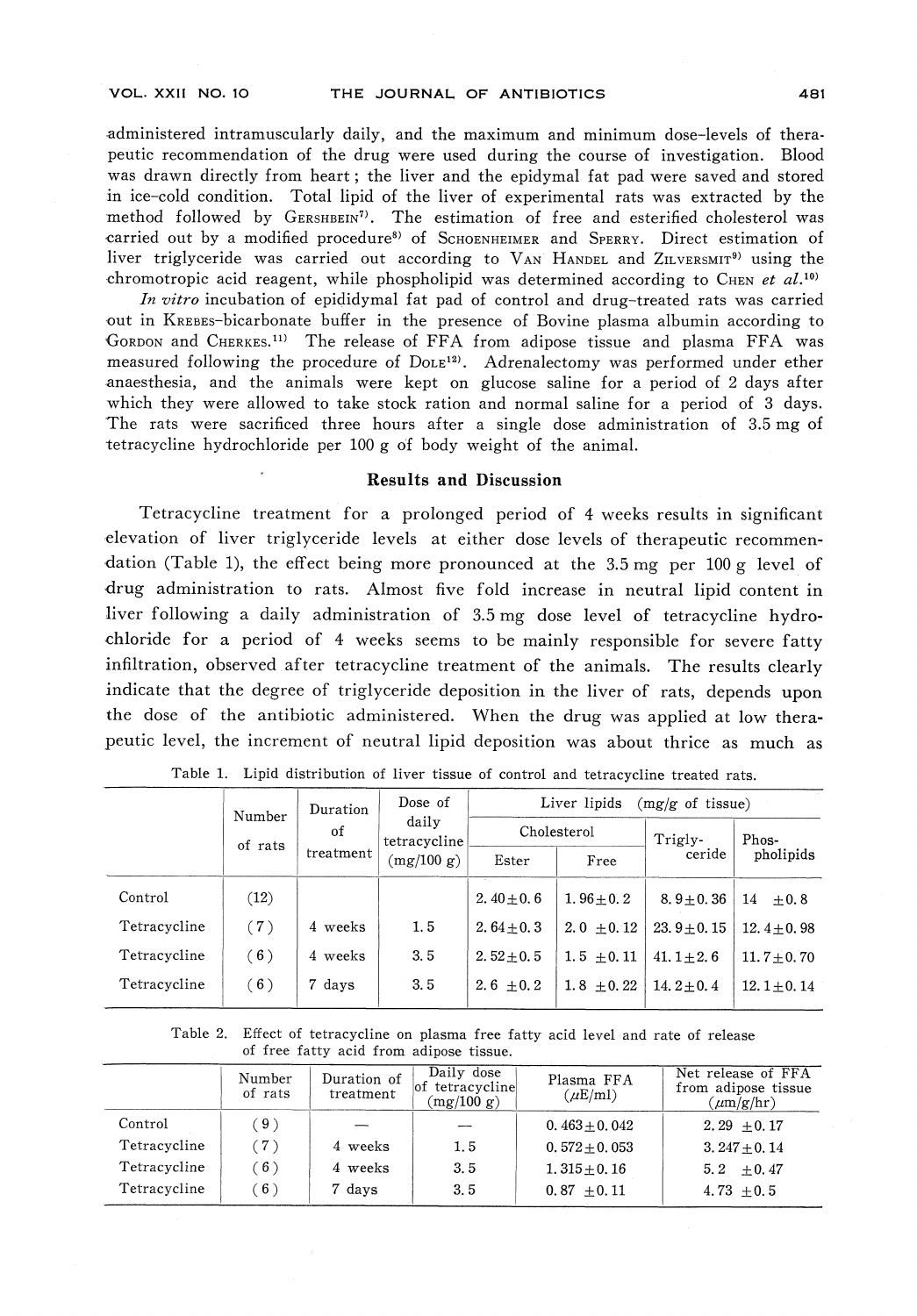| Group of animals                              | Number<br>of rats | Plasma FFA $(\mu E/ml)$ | Net release from adipose<br>$(\mu m/g/hr)$<br>tissue |
|-----------------------------------------------|-------------------|-------------------------|------------------------------------------------------|
| Control                                       | (6)               | $0.44 \pm 0.08$         | $2.19 + 0.2$                                         |
| Tetracycline $(3.5 \text{ mg}/100 \text{ g})$ | (5)               | $0.82 + 0.13$           | 3.92 $\pm$ 0.45                                      |
| Adrenalectomised                              | (6)               | $0.264 + 0.02$          | $1.52 \pm 0.02$                                      |
| Adrenalectomised tetracycline                 | (7)               | $0.260 + 0.02$          | $1.60 \pm 0.03$                                      |

Table 3. Effect of tetracycline administration to control and adrenalectomised rats on plasma FFA and net release of FFA from adipose tissue. rats on plasma FFA and net release of FFA from adipose tissue.

the control value. Increased accumulation of triglyceride in the liver of rats can also be precipitated as early as seven days after the beginning of drug treatment. The phospholipid contents of the livers of drug-treated rats are decreased to a significant extent, irrespective of the doses of the drug used. At 1.5 mg level of drug administration the depression of phospholipid was about 11 % while the antibiotic, when administered for a period of 4 weeks at higher level of therapeutic recommendation, supressed the phospholipid contents by about 16.0 % relative to the  $\frac{1}{2}$  recommendation, suppressed the photophological contents of the lines of the discussion of control. The esternied and free cholesterol contents of the liver of the drug treate animals remained almost unchanged during the course of investigation.

The administration of tetracycline hydrochloride to rats results in a significant increase in FFA-level in plasma (Table 2). Almost a three-fold rise in FFA content<br>in plasma is noticed when the drug was introduced for a period of 4 weeks at 3.5 mg in player is not continued when the drug was introduced was introduced was introduced for a period of  $4$  weeks at 3.5 mg and  $\frac{15}{1.5}$  mg and  $\frac{1}{2}$  for a period of  $4$  weeks at 3.5 mg and  $\frac{1}{2}$  for a period of level, while at 1.5 mg level of drug administration, the increment is nearly 60 % over the control.

The change in concentration of FFA level of plasma is the resultant of two<br>factors, mainly-an increased influx of FFA into the blood stream from fat-depot and factors, mainly-announced increased increased increased increased increased increased increased increased increased increased increased increased increased increased increased increased increased increased in  $\mathcal{L}_\text{c}$ a decreased rate of utilization of FFA in the body. It might be expected that the defect in fatty acid oxidation in tetracycline-treated rats, may lead to an increased FFA level in plasma. Though the effect of tetracycline on the in vivo oxidation of fatty acids in experimental rats has not yet been demonstrated, studies on the oxidation of fatty acid in mitochondrial preparation<sup>13)</sup> in the presence of tetracycline revealed that the drug may considerably depress the catabolism. Increased mobiliza $r_{\text{min}}$  of  $\text{FEA}_{\text{min}}$  from adipage tigue may give rise to bigh  $\text{FEA}_{\text{min}}$  level in planne. It tion of FFA from adipose tissue may give rise to high FFA level in plasma. In tetracycline-treated rats, the release of FFA from adipose tissue has been studied *in*<br>vitro. The tissue FFA concentration has been simultaneously measured, before and  $\epsilon$  the tissue  $\epsilon$  tissue  $\epsilon$  of tissue  $\epsilon$  and  $\epsilon$  and  $\epsilon$  and  $\epsilon$  and  $\epsilon$  and  $\epsilon$  and  $\epsilon$  and  $\epsilon$  and  $\epsilon$  and  $\epsilon$  and  $\epsilon$  and  $\epsilon$  and  $\epsilon$  and  $\epsilon$  and  $\epsilon$  and  $\epsilon$  and  $\epsilon$  and  $\epsilon$  and  $\epsilon$  and  $\epsilon$  an after, in *in viero* incubation of adipose tissue in order to determine the net release of FFA to the plasma. It is evident from the result that tetracycline stimulates<br>lipolytic breakdown of adipose tissue triglyceride which may account for the increase  $\frac{1}{\sqrt{1-\frac{1}{\sqrt{1-\frac{1}{\sqrt{1-\frac{1}{\sqrt{1-\frac{1}{\sqrt{1-\frac{1}{\sqrt{1-\frac{1}{\sqrt{1-\frac{1}{\sqrt{1-\frac{1}{\sqrt{1-\frac{1}{\sqrt{1-\frac{1}{\sqrt{1-\frac{1}{\sqrt{1-\frac{1}{\sqrt{1-\frac{1}{\sqrt{1-\frac{1}{\sqrt{1-\frac{1}{\sqrt{1-\frac{1}{\sqrt{1-\frac{1}{\sqrt{1-\frac{1}{\sqrt{1-\frac{1}{\sqrt{1-\frac{1}{\sqrt{1-\frac{1}{\sqrt{1-\frac{1}{\sqrt{1-\frac{1}{\sqrt{1-\frac{1$ in plasma FFA-level, although the antibiotic effect on catabolism of FFA studied in mitochondrial preparation cannot be completely ruled out as a factor contributing to observed rise in plasma FFA concentration.

The effect of a single dose administration of tetracycline  $(3.5 \text{ mg}/100 \text{ g}$  body weight) to control and adrenalectomised rats on the rate of release of FFA from adipose tissue is shown in Table 3. The results indicate that even after a single dose administration of tetracycline to rats, plasma FFA concentration is raised